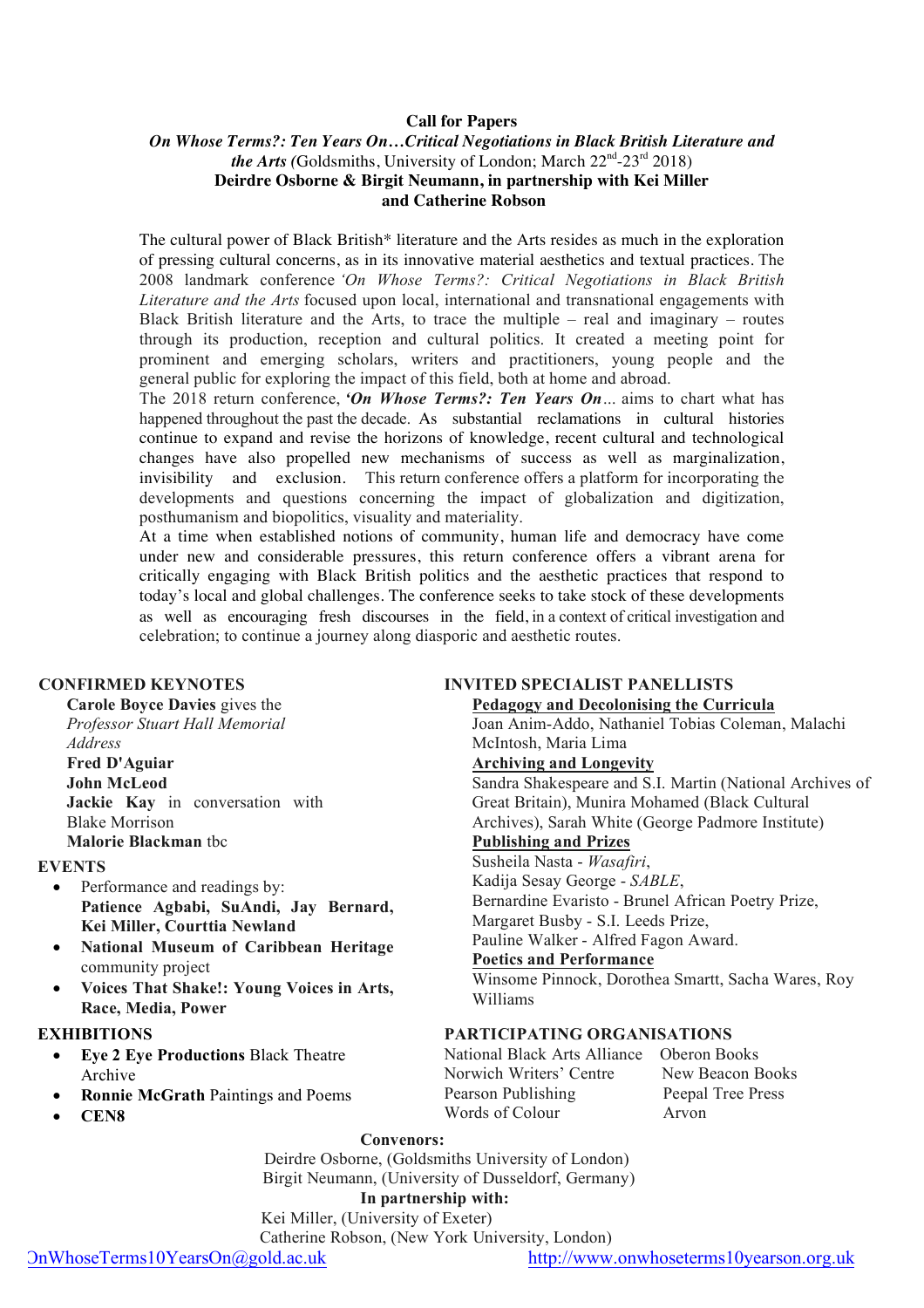**We invite proposals across a broad spectrum of areas: drama, poetry, prose, performance, film, visual arts, music, curating, publishing, arts management and history. Areas of discussion might connect with the following ideas:**

### **(i) Sites and Sights - The Digital Medium**

In the past decade, digital media have given rise to new creative strategies and produced an array of sites and sights that enable interactive aesthetic practices. As digitization made possible various forms of participatory intervention, it has also reinforced socio-political barriers and cultural boundaries in the public sphere. Which role does the digital medium play in the production, circulation and consumption of Black British literature and the arts, and which new sites and sights of creative interaction does it open up?

### **(ii) Decolonising the Curricula**

As the consequences of Britain's colonial legacy continues to contour and influence contemporary British culture, challenges to the traditional verities of educational and public institutions have gathered apace. Campaigns such as 'Why isn't my professor black?' and 'Rhodes Must Fall' have foregrounded the momentum for change. Neo-millennial generations demand a wider and more inclusive curriculum, and diversification of the teaching demographic. How is the tradition of the white interpreter problematised in, and by, Black British writing? What pedagogies and curricula exert a decolonising dynamic?

### **(iii) Historicising the Field**

Imtiaz Habib (2008) has reflected, 'to collect scattered, fragmented, and historically disregarded records of black people from four centuries back, and to talk about them with authority and coherence consistently, is a daunting task.' The genre of historical fiction has taken a new turn in Black British writing and film-making over the past decade, alongside the visibilities created in the historical retrievals in Britain's national archives and broadcasting. How does the model of 're-memory' and the 'imaginary' of literary genres engage with history and *her*itage in a British context?

### **(iv) Economies of Cultural Visibility: the 'Value' of Black British Literature**

Cultural visibility and authority in the public sphere fundamentally rely on the attribution of value. Value, however, is a fraught term that involves creative quality as much as it does economic interests. While Black British literature and the arts are certainly not independent from the logic of the market, they also find ways to assert their difference from it. Wherein lies the value of Black British literature and the arts and on whose terms is value attributed in the 'global alterity industries' (Huggan 2001)?

### **(v) New Subjectivities: Mixedness, Post-humanism and Afro-futures**

At a time when the western humanist project has come under considerable pressure, Black British literature and the arts offer a vibrant arena for critically engaging with concepts of the human, life and subjectivity. How do creative and critical writers present new, possible post-human conceptions of black subjectivity? How do the arts and its possibilities for imaginative self-fashioning, radically reconfigure understandings of mixed and multi-ethnic experiences? Which creative strategies redraw the boundaries between human and the non-human agents, and how does this post-human project affect the modelling of Afro-futures and new, non-Eurocentric temporalities?

### **(vi) Sexual Textual Practices**

The meta-context of hetero-normativity and hegemonic whiteness has been challenged both creatively and critically through the increasing body of work representing black LGBTQI+ experiences in British culture. What continuities can be mapped when we consider work produced 'within a history of exclusion and non-white racialization…both within and outside canonical genealogies.'(Ferguson, 2004)? How do we evaluate an aesthetic legacy of Black British LGBTQI+ perspectives – whether or not these are centralised in individual texts, or are by people who might not personally identify as such? To what degree is textual experimentation a means of reclaiming perspectives previously submerged in culture (and historically persecuted)?

### **(vii) Holding Environments: Publishing, Archiving, Revivals**

Bearing in mind Hall's factors of 'innovation and constraint' (1996) that surround cultural genesis and production, across the interactive British arts sector (in literature, film, television, theatre, museums,